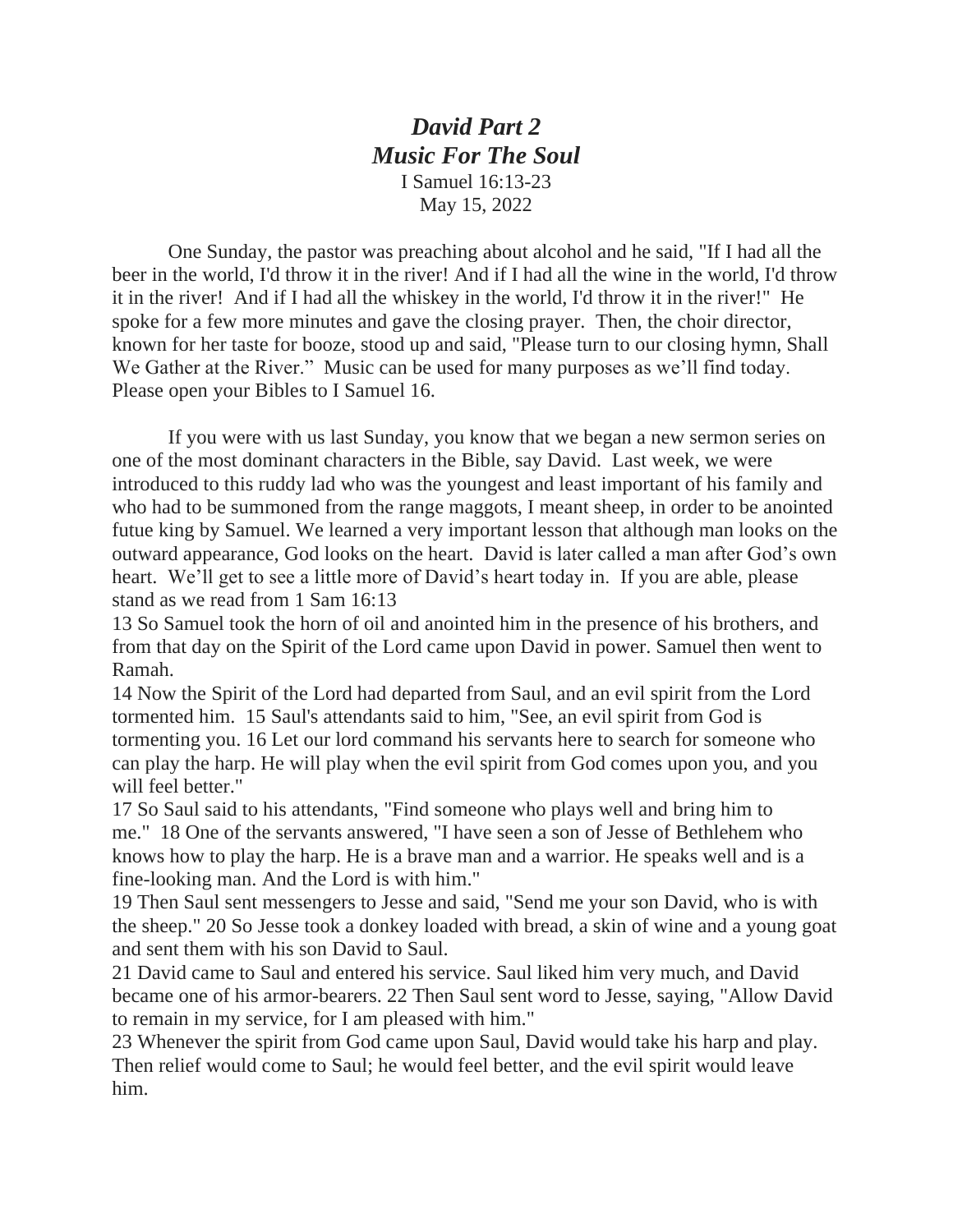This is the second little vignette that provides some insight into David's heart. Verse 13 overlapped with last week's message but also helps to bridge the gap to this week's. In that verse, the Holy Spirit came on David, but in the very next one we find that He had left Saul. Say Saul. It's really impossible to talk about David without talking about King Saul. Their lives are intertwined.

Last week we only mentioned Saul in passing. He had been king in Israel for nearly 30 years by this time and had managed to thoroughly turn away from the God who called him to that position. He had changed from a valiant young man to a moody old one and because he had spurned God, God had already appointed David to eventually replace him. You might remember in last week's Scripture, Samuel, who had ruled Israel before he himself anointed Saul was now scared this monster would likely kill him if he knew he was searching out a new king. A classic example of power corrupting an individual to such an extent that he even wants to control all things spiritual and religious instead of the other way around. That's still happening today.

 And because of his steadfast refusal to obey God, not only had God withdrawn His Holy Spirit, He had sent a troubling one instead. Does God have the ability to cause us trouble in our souls? If you've even been convicted of your sin or been bothered by your conscience, you know the answer to that question. God's conviction troubles us. It should. Although this verse doesn't go into detail as to what this means exactly, that is what I believe is going on. Because Saul had known the Lord, because he had experienced the sweet blessing of His presence, and because he now missed that and was being convicted of all of his sin, he was troubled. It was to him, an evil spirit that caused him anxiety and grief. When we disobey God, we **should** be anxious, we **should** be filled with grief until we repent at which time we can regain His peace. Sadly, King Saul never did that.

 Instead, he sat and stewed and boiled and often boiled over on those around him in the form of angry outbursts. Sadly, we do that sometimes, too. We are under conviction of God, we refuse to repent and are spiritually fighting against Him and then we blow up at those closest to us. If you are troubled in your spirit, in your heart, repent of all you know and ask God for Jesus' peace.

Saul's attendants are likely too scared to give Him that advice so instead, they try to cover it up. Turn on the TV and let the entertainment distract you. Only there was no TV so they called up a live musician. It just happened to be the shepherd boy we met last week. Apparently someone from Saul's palace had been to karaoke night down in Bethlehem and heard David. Notice the qualifications given in verse 16. He has to play well. The Hebrew word also means skillfully or diligently. Someone who has practiced and does a good job. This is for the king. When we play or sing for our King Jesus, He deserves the very best skill and practice that we have! And not just winging it. David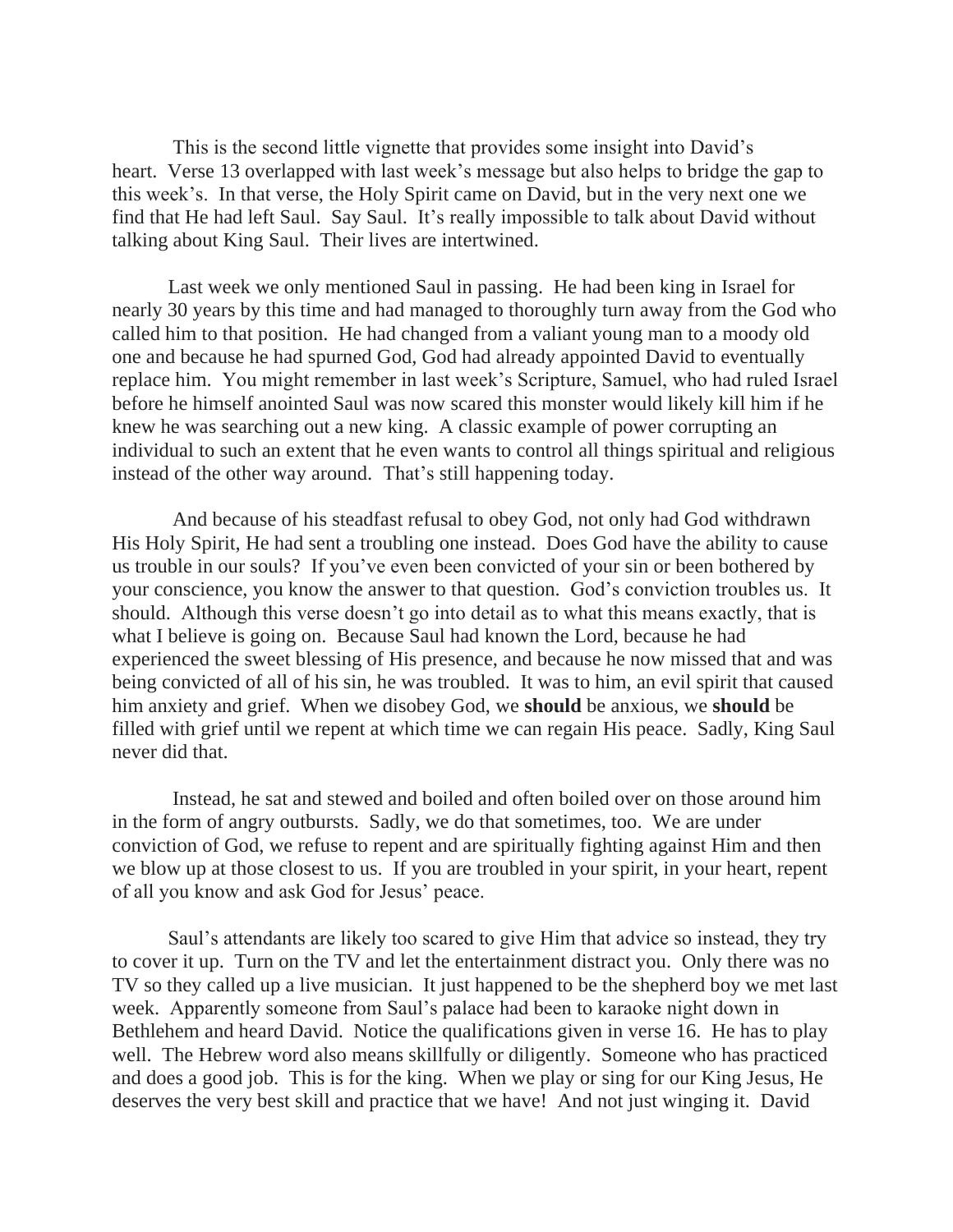was skillful. Maybe Solomon was remembering his dad when he wrote Prov 22:29 Do you see a man skilled in his work? He will serve before kings; he will not serve before obscure men." I'm sure our musicians want to know what type of instrument David was skillful with. It obviously wasn't an electric bass or a steel guitar. We don't know exactly, but if it was like others in those days, it probably had 4-8 strings and he probably played it with a pick, possibly made from a turtle shell.

 And even though most of this story has been about Saul, verse 18 tells us more about our man, David. 1. He's a brave man, 2 He's a warrior. 3 He speaks well 4. He is fine looking, and 5, the Lord is with him. Those first four are all good qualities, but the last is most important. Even from his youth, it was obvious that the Lord was with David. Because the Holy Spirit was now controlling him, it affected all other parts of his life and was obvious to other people as well.

 The Holy Spirit does the same for us. These 7 who will be baptized today have accepted Jesus as their Savior and as the Holy Spirit has entered them, if they allow Him to, He will enhance everything else they do. Their speaking, their bravery, their music, their schoolwork and even their appearances. And yours too! But we have to allow Him to. We have to trust Him with our control panel and not try to keep controlling our own lives. That's what got us in this mess. Hand Him the wheel and move to the back seat for crying out loud.

 So Saul, without a clue that David has already been anointed to take his place one day, sends for David who is back out with the sheep, even after his new calling. Last week Samuel came to Bethlehem to find David, this week **Saul's** black SUVs pulls up outside Jesse's house to deliver the official draft notice.

 Vs 20 So Jesse took a donkey loaded with bread, a skin of wine and a young goat and sent them with his son David to Saul. Perhaps David's son, Solomon was thinking of this when he wrote Prov 18:16 A gift opens the way for the giver and ushers him into the presence of the great. Before the IRS this is how they paid taxes. Jesse was not to send David to the king emptyhanded. Nor should we come before God emptyhanded. We bring an offering and come before Him as God's Word tells us to. I knew a lady once who wouldn't come to church if she didn't have an offering for that Sunday. Listen, you don't have to bring money each Sunday. I get paid monthly and pay my tithe and offering monthly, but I still show up the other weeks. What's more important is the offering of your heart. Bring what you do have and come!

So David entered the service of King Saul at the palace and gained his favor. God's Spirit can help you gain favor with **your** boss, with **your** teachers, with **your** students, **your** clients, with others in general. David not only was Saul's personal musician, he also became his armor bearer. That's kind of an interesting combination. We don't often see those two combined, but David was indeed a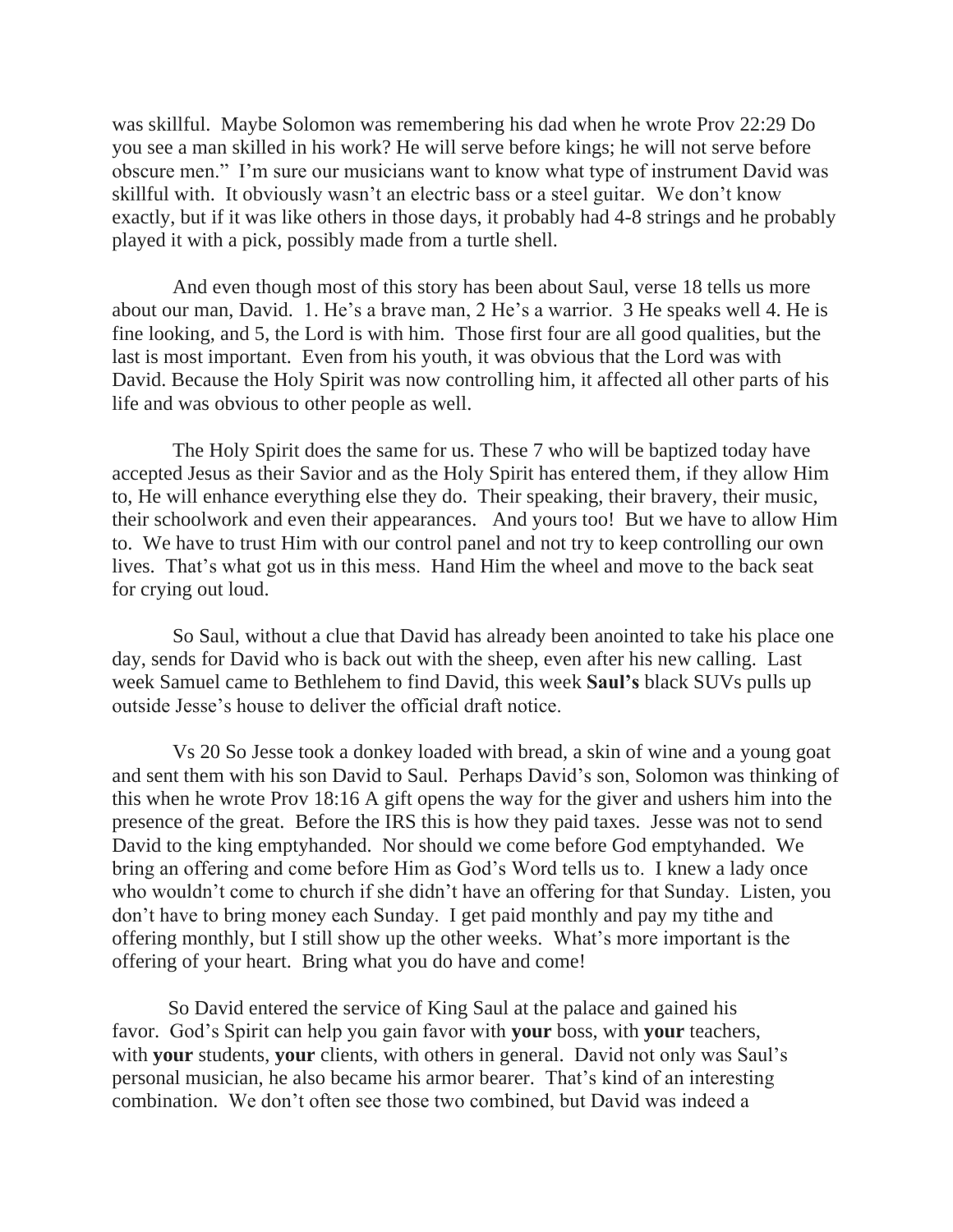renaissance man. He could work sheep, kill bears, fire a sling, play music, speak well, **and** bear armor. What a young man!

Vs 23 "Whenever the spirit from God came upon Saul, David would take his harp and play. Then relief would come to Saul; he would feel better, and the evil spirit would leave him." Say Music. Did you ever think how dull your life would be without music? James 5:13 says, "Is anyone happy? Let him sing songs of praise." Music enriches our lives in so many ways. We sing lullabies to our babies, we dance to songs of joy at weddings, and mourn with dirges at funerals. I dare say most of us listen to some type of music most every day.

Let me gently ask why and what type? Although music is a wonderful balm for troubled spirits, we must be careful not to use it, like Saul, to cover up something we need to confess or resolve. We must not use it as a distraction from important things we need to address. According Spotify, there are over 1,300 different types of music today including everything from Norwegian Hip Hop to Swedish Reggae to Appalachian Bluegrass. Some of it glorifies God. Much of it does not. Music is a very powerful medium that can bring us closer to God or lead us further from Him. Music can soothe our souls as Bob Seger reminded us or it can embolden us. Be careful what music you allow into your ears and into your mind.

Wouldn't you love to know what songs David played for King Saul. We do not know but I imagine it was some he wrote while tending sheep. My guess is they were soft and soothing. Easy listening. Perhaps songs that reflect on God's creation which also provides music all around us. The wind in the trees, the rumble of thunder, the choruses of birds and the songs of the peepers. As we mentioned last week, several of David's songs glorify God for His magnificent Creation even as some of our hymns do today. How Great Thou Art, For the Beauty of the Earth, I Sing The Mighty Power of God, etc. David wrote his own such as Psalm 8 & 19 that we mentioned last week. But also Ps 29 that says, Ps 29:3-11 "The voice of the Lord is over the waters; the God of glory thunders, the Lord thunders over the mighty waters. 4 The voice of the Lord is powerful; the voice of the Lord is majestic. 5 The voice of the Lord breaks the cedars; the Lord breaks in pieces the cedars of Lebanon. …7 The voice of the Lord strikes with flashes of lightning. 8 The voice of the Lord shakes the desert; the Lord shakes the Desert of Kadesh. 9 The voice of the Lord twists the oaks and strips the forests bare. And in his temple all cry, "Glory!" 10 The Lord sits enthroned over the flood; the Lord is enthroned as King forever. 11 The Lord gives strength to his people; the Lord blesses his people with peace." I'd love to know the hymn tune for that one! That would pacify Saul's troubled spirit.

 Or Psalm 65, (5-13) "You answer us with awesome deeds of righteousness, O God our Savior, the hope of all the ends of the earth and of the farthest seas, 6 who formed the mountains by your power, having armed yourself with strength, 7 who stilled the roaring of the seas, the roaring of their waves, and the turmoil of the nations. 8 Those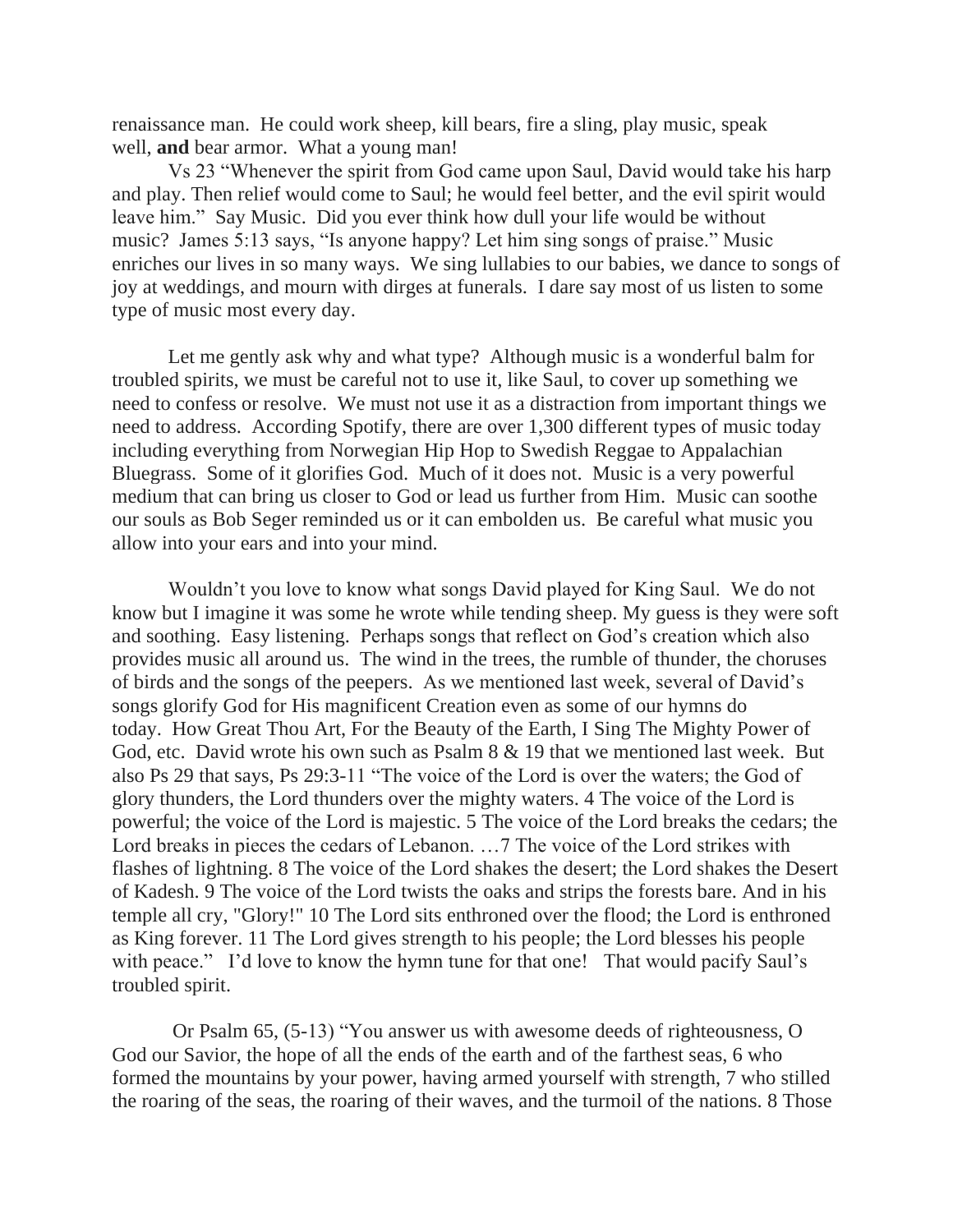living far away fear your wonders; where morning dawns and evening fades you call forth songs of joy. 9 You care for the land and water it; you enrich it abundantly. The streams of God are filled with water to provide the people with grain, for so you have ordained it. 10 You drench its furrows and level its ridges; you soften it with showers and bless its crops. 11 You crown the year with your bounty, and your carts overflow with abundance. 12 The grasslands of the desert overflow; the hills are clothed with gladness. 13 The meadows are covered with flocks and the valleys are mantled with grain; they shout for joy and sing." Even without the tune, these lyrics raise us! They raise our thoughts, our minds, our hearts to God on high! Music **should** raise us! Many times in my own life God has ministered to my heart through music. I can imagine David singing these for King Saul and the king's heart being turned from darkness to light. From mad to glad. From earth to heaven.

As we go through David's story, we'll look at some more of his songs that still minister to us today even as they did to Saul and others. And before we're done today, I want to call your attention to some of David's other numbers that might encourage and bless us during these troubled times. In Ps 11 David asks, "When the foundations are being destroyed, what can the righteous do?" Today our foundations are being destroyed! The foundations of truth and righteousness. The foundations of justice and peace. The foundations of our nation and society. The foundations of marriage and family. Listen as David answers his own question, under the control of the Spirit by singing, "The Lord is righteous and He loves justice! In Him, I take refuge!" And Psalm 12:1-2 Help, Lord, for the godly are no more; the faithful have vanished from among men. 2 Everyone lies to his neighbor; their flattering lips speak with deception…" Sound familiar? David continues, 7 "O Lord, you will keep us safe and protect us from such people forever." David was looking forward to people.

We need those words and that music today! We need those reminders when our foundations are being destroyed and when all is crumbling around us. We need to remember that God will keep us safe and protect us from those who lie and speak with flattering lips. Music can help us pray and worship and trust. I'm so thankful for Christian radio that floods our minds with good encouraging music that lifts our spirits and focuses us on Jesus.

I remember one time years ago, I was struggling. Really Struggling. I had gone out into the woods up near hunter's Shanty to seek God and to cry out to Him. Something horrible had happened and I didn't know what was going to happen. After weeping and praying and agonizing I eventually got back to the car, my old escort, and turned on the radio set to 1470 WBTX, and the song that was playing was John Starnes, The Door of Hope is always open. Wow. God spoke to me through that song and encouraged me. Was that an coincidence that that song just happened to be playing at that time? No way in a million years. But if I didn't have my radio tuned to that station, I never would have heard it. I'm so thankful for Christian radio and for